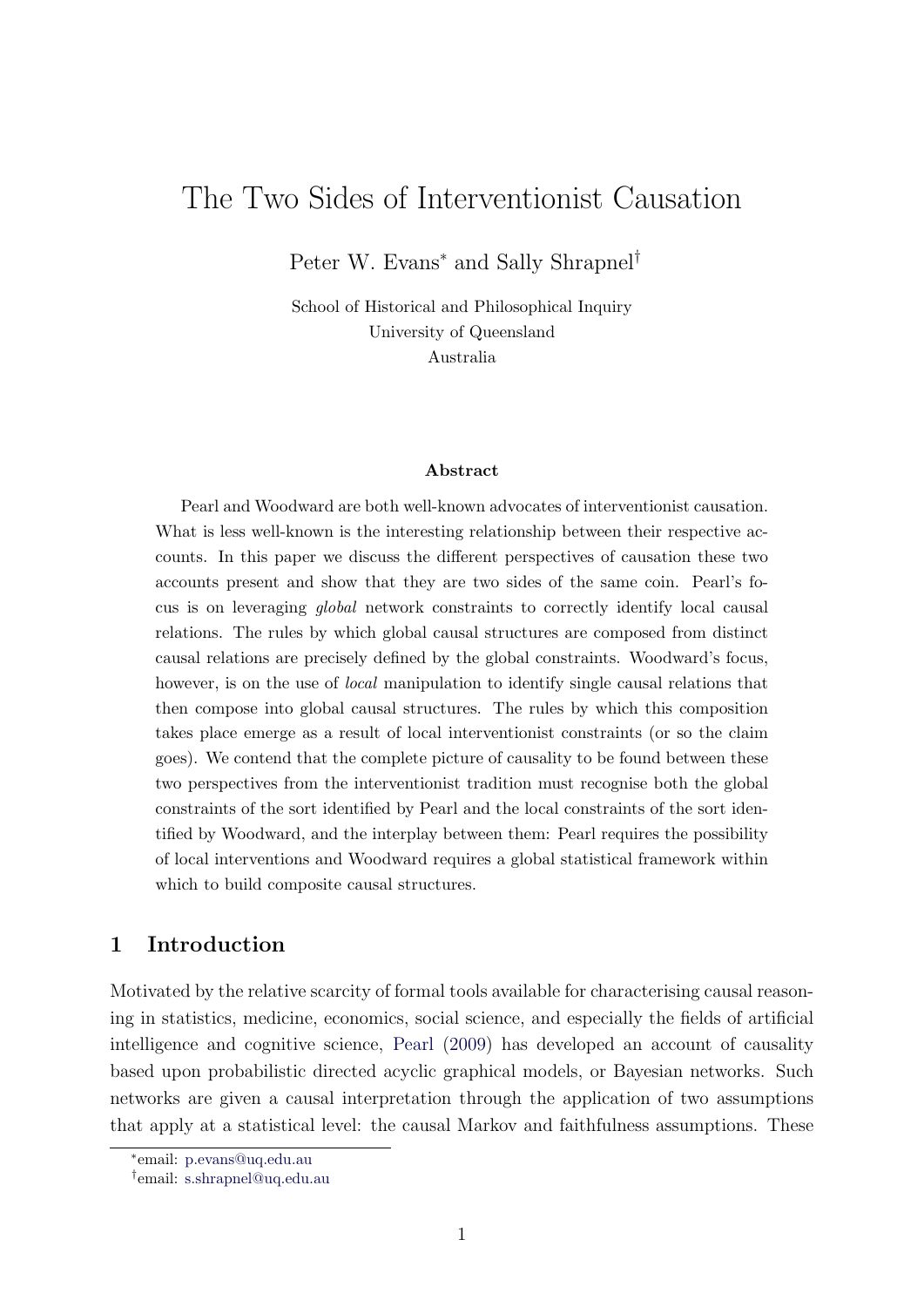assumptions provide a global constraint—in the sense that they apply across the complete set of variables in the network—on sets of probability distributions to ensure that such distributions are appropriate for characterising causal structure. A further significant element of Pearl's framework is the integral role played by interventions, in what Pearl calls the 'do-calculus', to provide a means for deciding between underdetermined graphical models.[1](#page-1-0)

Building upon Pearl's framework, [Woodward](#page-13-0) [\(2003\)](#page-13-0) has embarked on the project of providing a more general philosophical foundation for the notion of an intervention as the basis for a manipulability theory of causation. According to manipulability theories, some event  $C$  is a cause of some other event  $E$  just in those cases where manipulating  $C$  would be an appropriate means for manipulating E. Woodward's project can be characterised as an attempt to supply a precise and explicit characterisation of the conditions under which such manipulation is an appropriate probe of causal relations, where the resulting notion is very much commensurate with Pearl's calculus of interventions—indeed, 'intervention' has emerged as the standard parlance for this formalised notion. These conditions provide a local constraint—in the sense that they apply only to a specific proximate subset of variables—on the statistical dependences and independences between interventions and the relevant variables in the model.

There is considerable overlap between the approaches of Pearl and Woodward, and their respective characterisations of interventions could quite plausibly be referred to indistinctly. It seems to us, however, a worthwhile project to point out the similarities and differences between the two approaches.<sup>[2](#page-1-1)</sup> Notably for our present purposes, [Pearl](#page-12-0)  $(2009,$ p.23) realises the importance of the possibility of local interventions (that is, interventions that do not disrupt other causal relationships in the model—more on this below) and that such interventions play an integral role in guaranteeing that the causal Markov condition and faithfulness are satisfied by the relevant graphical representation. Likewise, [Woodward](#page-13-0) [\(2003,](#page-13-0) p.64) is aware of the significance of the causal Markov condition and faithfulness in specifying (albeit non-reductively) whatever connection there might be between causation and the conditional probability distributions defined over a Bayesian network. However, despite these conspicuous similarities there is also a strong sense in which the approaches of Pearl and Woodward differ in the emphasis they each put on the global and local constraints, respectively. Here is [Ismael](#page-12-1) [\(forthcoming,](#page-12-1) p.23, fn.iv) observing this very point:

for Pearl, once you know what the causal mechanisms are, you can say which interactions constitute interventions. Woodward thinks that this limits the utility of interventions to discover causal mechanisms (among other things) and wants to characterize the

<span id="page-1-0"></span><sup>&</sup>lt;sup>1</sup>While [Spirtes](#page-12-2) *et al.* [\(2000\)](#page-12-2) develop a similar approach to causality in terms of Bayesian networks, and certainly consider interventions as an important part of their account, their work contains less of an emphasis on the calculus of interventions.

<span id="page-1-1"></span> ${}^{2}$ For a recent similar project that reconstructs Woodwards interventionist account of causation within the formalism of causal Bayesian networks, see [Gebharter](#page-12-3) [\(2017,](#page-12-3) ch.5).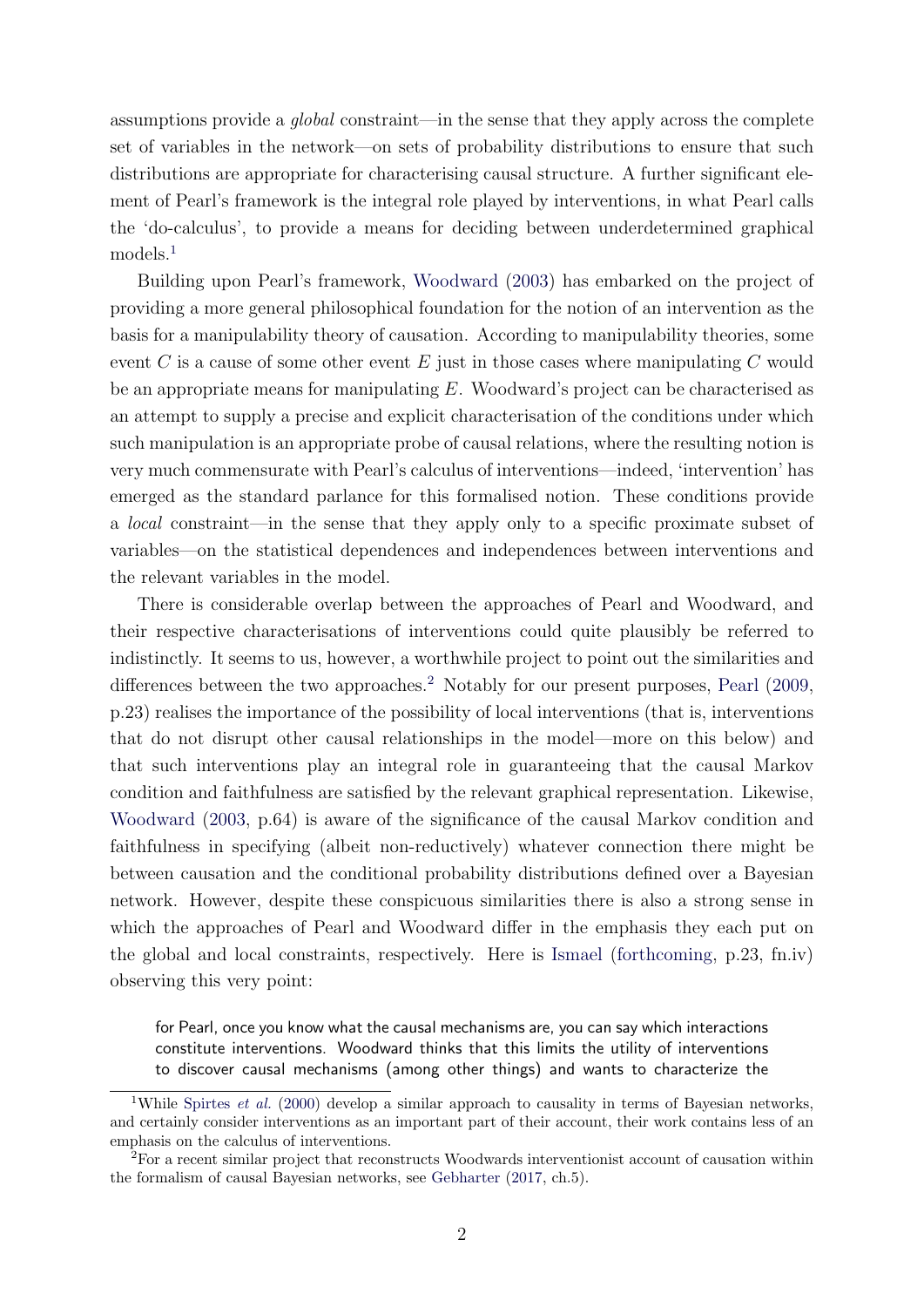notion of an intervention independently so that it can be used as a probe for causal structure. To some extent this in house dispute reflects a difference in focus. From a metaphysical perspective, it is natural to take the underlying causal structure as basic. It is what explains the surface regularities and patterns of counterfactual dependence. But Woodward is interested in using interventions as a route in, so to speak. He wants to be able to identify interventions (perhaps provisionally) before we have a detailed understanding of the causal structure and use them to probe.

This "difference in focus", as Ismael puts it, we take to be suggestive of a deeper point about the picture of causality obtained from the casual modelling and interventionist programmes. We contend that the complete picture of causality to be found here must recognise both the global constraints of the sort identified by Pearl and the local constraints of the sort identified by Woodward, and the interplay between them. On such a view, then, it would be wrong to consider what we have called here global constraints, such as the casual Markov condition and faithfulness, as capturing the essence of causality over and above the conditions for local interventions, and it would likewise be wrong to consider the conditions for local interventions as capturing the essence of causality over and above global constraints, such as the casual Markov condition and faithfulness. Rather, a globally constrained network is able to attach causal meaning to local edges just when one commits to the possibility of local interventions and, conversely, a collection of locally identified causal links can be composed to produce causal structures just when global constraints on the network provide the framework for composition. We will proceed as follows.

We begin in Section [2](#page-3-0) by outlining the causal discovery schema of [Pearl](#page-12-0) [\(2009\)](#page-12-0) and the role of interventions within that schema. For Pearl, causal discovery begins at the level of statistical constraints on observable data. His framework rests on a hierarchy of assumptions. To begin with, the axioms of probability theory and two statistical assumptions, the causal Markov condition and faithfulness, underpin the causal interpretation of conditional dependences and independences. This interpretation then permits the possibility of interventions providing causal information. Pearl's foundation is thus basic probability theory, from which conditional dependences and independences arise from statistical data and which then obtain a causal interpretation. In Section [3](#page-5-0) we discuss [Woodward'](#page-13-0)s [\(2003\)](#page-13-0) interventionist account of causation. For Woodward, the identification of causal relations begins at the level of local interventions: Woodward's foundation is the set of conditions that defines an intervention, from which we elicit causal relations given the right sort of assumptions for the statistical behaviour of variables. We consider in Section [4](#page-9-0) the interrelation between interventions and the causal assumptions that underpin the identification of causal relations; we argue that this interrelation resists explication in terms of one or the other element as foundation.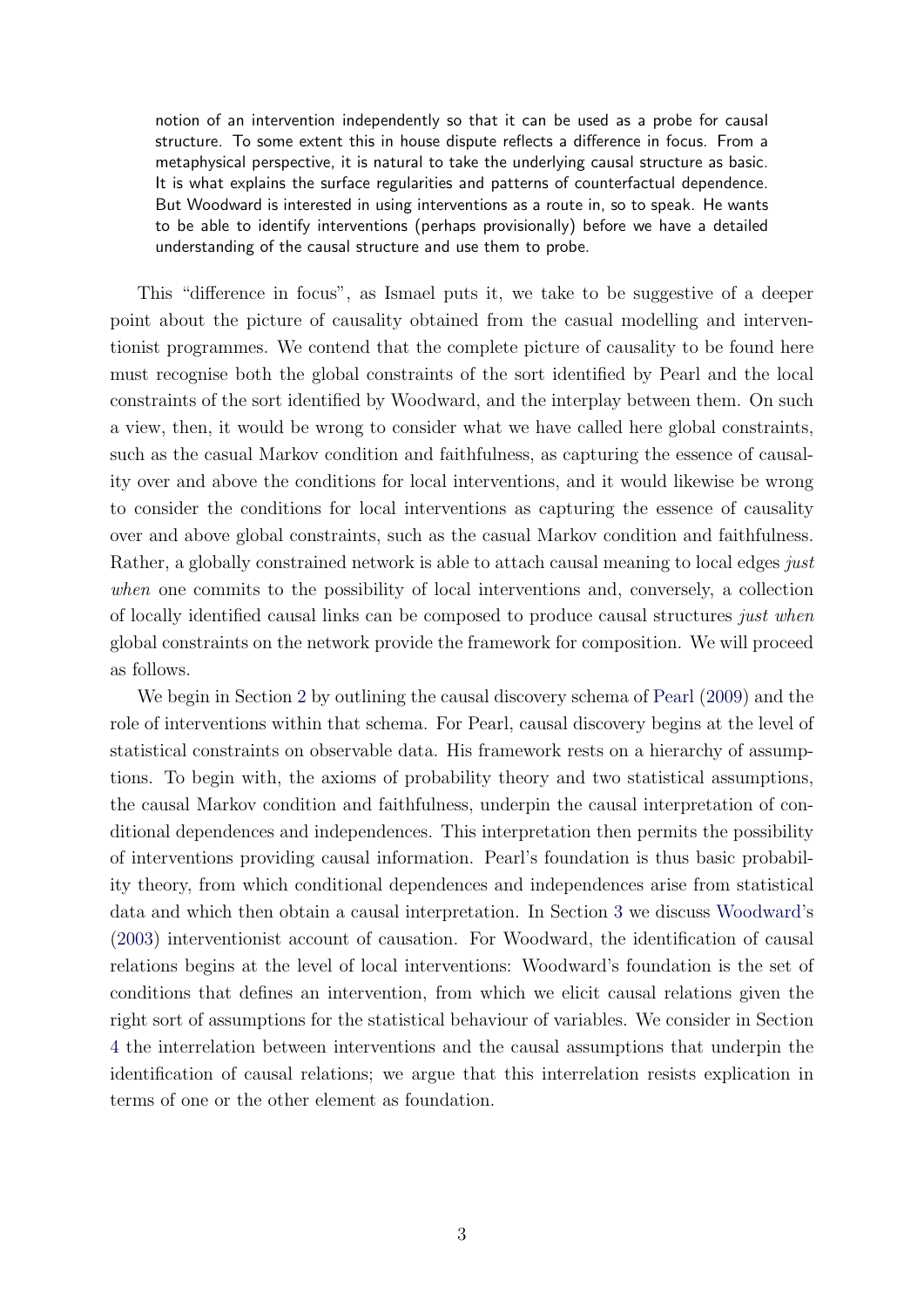### <span id="page-3-0"></span>2 Causal Bayesian networks as oracles for interventions

The primary formal tool that Pearl uses for causal representation is the Bayesian network. A Bayesian network is a DAG that coherently captures local and global probabilistic information about some system and whose nodes represent the distinct variables  $X_1, \ldots, X_n$ that we take to model that system. For each node  $X_i$  of some Bayesian network G there is an associated conditional probability distribution that denotes the dependence of the value of  $X_i$  on its parents in the graph,  $P(X_i|pa_G(X_i))$ , where parent nodes and their child nodes are connected by directed edges. A necessary condition for a DAG G to be a Bayesian network is the statistical assumption that the joint probability distribution P factorises into a product of conditional probability distributions via the chain rule  $P(X_1, ..., X_n) = \sum_i P(X_i | pa_G(X_i)).$ 

Given a set of distributions that are all compatible with a DAG G, we can abstract away from the statistical detail of these distributions and characterise the set by the conditional independences that each distribution must satisfy. This is simply a property of the graph  $G$ : a graphical criterion known as *d-separation* establishes an equivalence between the structure of the graph and the list of correct conditional independences that hold in the distribution. That is, if a joint probability distribution P factorises over a graph G, and d-separation relative to a further set  $Z_{dsep}(G(X, Y|Z))$  holds, then P satisfies  $X \perp \!\!\!\perp Y \mid Z$ <sup>[3](#page-3-1)</sup>. Thus the essential goal of d-separation is to determine when two sets of variables are independent given a third set and searching for such sets forms a critical step in constructing causal DAGs from probabilistic data.

If the set of all independences derived via the d-separation rule from the graph G is satisfied by  $P$ , then  $G$  accurately maps the independences of  $P$  and is thus an independence map, or *I-map*, of *P*. In general, I-maps are not unique. DAGs are underdetermined by observational data alone and so several graph structures can return the same probabilistic independences; for instance, the three graph structures in Fig. [1](#page-4-0) all capture the independence  $X \perp\!\!\!\perp Z \mid Y$ . Such graphs are said to be independence equivalent, or *Markov* equivalent. Thus there is usually an equivalence class of graphs that contain valid independence relations that hold in the distribution. However, if the independences in the graph precisely capture all and only the independences in the probability distribution  $P$ , then we say G is a perfect map  $(P-map)$  of P. Ideally, P-maps are preferred to I-maps, as if we do not include all the independences possible in the distribution then our model is unnecessarily complicated. It is worth emphasising, however, that there is not a P-map for every probability distribution.

So far we have yet to describe how a Bayesian network can be given a causal interpretation; that is, how the directed edges can come to imply causal relations. For this Pearl

$$
P(X, Y|Z) = P(X|Z) \cdot P(Y|Z).
$$

<span id="page-3-1"></span> $3(X \perp Y \mid Z)$  denotes that X and Y are conditionally independent given Z: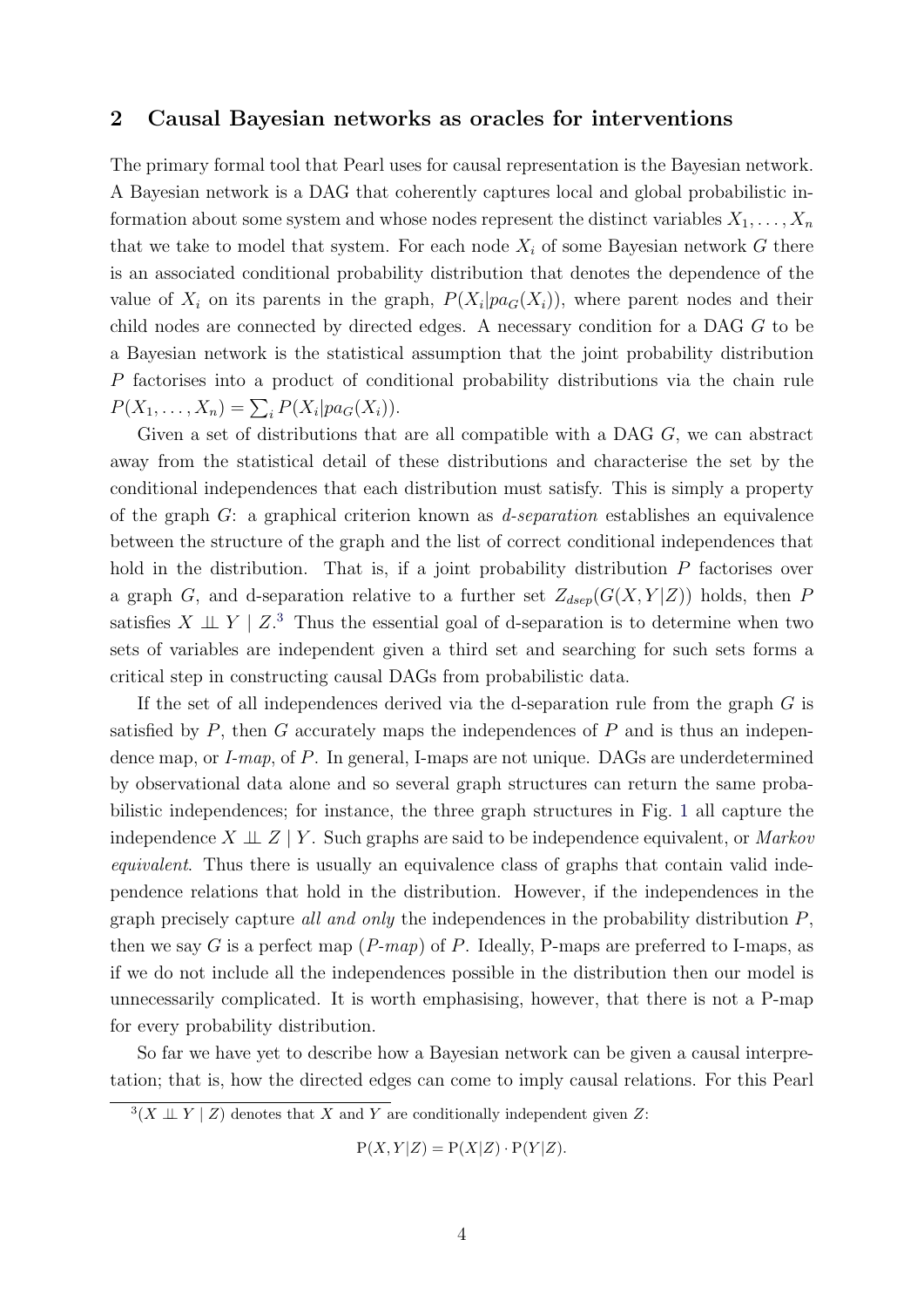

<span id="page-4-0"></span>Figure 1: Casual underdetermination of probabilistic independence  $X \perp Z \mid Y$ .

employs two assumptions that apply at the statistical level and serve to constrain the causal relations of any ensuing DAG. The first of these is the causal Markov condition: any variable is conditionally independent of its non-descendants given its parents. The causal Markov condition follows from the compatibility of  $G$  and  $P$  [\(Pearl,](#page-12-0) [2009,](#page-12-0) p. 19), which itself follows from the factorisation condition—a necessary condition for Bayesian networks. The second of these is the faithfulness assumption which requires that the independences encoded in the (Markovian) graph are the only independences that exist in the distribution. For unfaithful models there are conditional independences obtained from the statistics that are not directly due to the causal structure. By combining faithfulness with the causal Markov condition we can see that  $G^*$  must be a perfect map for P<sup>\*</sup>. That is, the causal Markov condition only provides a necessary condition for edges in the graph to convey causal meaning, but the faithfulness assumption is required to ensure sufficiency. Faithfulness excludes the possibility of causal graphs with causal paths that cancel exactly to create statistical independences between causally connected nodes.

Pearl suggests that two physically motivated premises underpin his claim that Bayesian networks that are Markovian and faithful can be used to represent causal structure. Firstly, he assumes that local conditional probability distributions (between parent nodes and their respective child node) encode information about local (in time and space) stochastic mechanisms, where the stochasticity is due to our ignorance about other variables that we do not include in the model. This means that the relationships between the values of parent and child nodes can be expressed as a function  $P(X_i) = f_i(pa(X_i), U_i)$ , where the  $U_i$  represent all the unmodelled influences on the variable values (noise). Crucially, Pearl assumes the  $U_i$  to be uncorrelated. For every real world system, Pearl assumes that there is a 'true' joint probability distribution  $P^*$  that can be derived from the 'true' causal graph  $G^*$  that represents the causal structure of the system.

Secondly, the act of setting a variable to a particular value—an intervention—can deterministically override the 'natural' causal mechanisms of the model, providing us with new information, by disrupting only the local mechanism associated with that node. This latter point is significant: a local intervention does not disrupt other causal relationships/conditional probability distributions in the model, they act to replace the original causal mechanism with one that determines the child variable value  $X = x$  with prob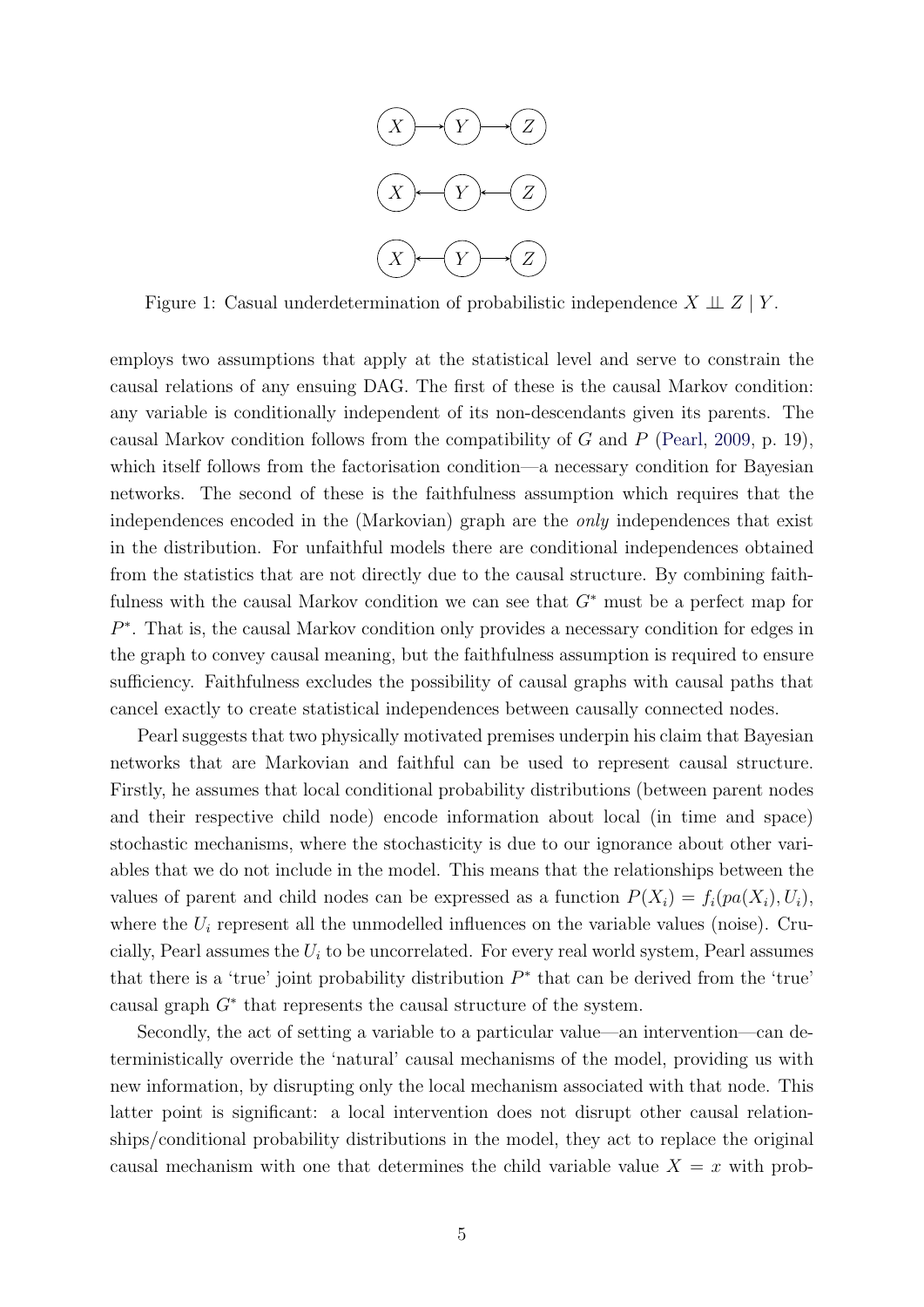ability 1. For Pearl, given some Bayesian network representation of a series of data, postulating that any associated  $U_i$  are uncorrelated and that it is possible to intervene locally on the system guarantees that the causal Markov condition is satisfied by the representation. This then permits a causal interpretation of the Bayesian network. Moreover, such a causal interpretation renders the Bayesian networks "oracles for interventions" [\(Pearl,](#page-12-0) [2009,](#page-12-0) p. 22); that is, they provide the ability to correctly infer the effects of various interventions on some system—this is a key strength of causal modelling via Bayesian networks.

Pearl introduces the do-calculus to formalise the act of intervention, enabling us to identify the kind of situations in which we can accurately predict the effects of interventions given the structure of the DAG and the accompanying joint distribution. Given a set of variables  $(X, Y, Z)$  we may wish to tell what the distribution of Y is given that X has been intervened upon from outside and had its value set deterministically to a single value x. This conditional distribution is represented as  $P(Y|do(X = x))$  and it is crucial to recognise that this distribution is not always the same as the general conditional  $P(Y|X)$ . An integral part of Pearl's schema is the process of identifying when we can correctly infer the effects of interventions given observations on other nodes for a given DAG and factorising joint distribution.

We get, then, the following picture of causation from Pearl's schema. The basic axioms of probability theory let us derive conditional dependences and independences from statistical data, and they place certain constraints on the conditional probability relations between the variables that characterise the system data. As a result of this we develop DAG representations that are Bayesian networks satisfying the factorisation constraint. Postulating that (i) there are no unmeasured common causes (any  $U_i$  are uncorrelated) and (ii) local interventions are possible gives us grounds for assuming that the causal Markov condition and faithfulness hold, and thus we can provide a causal interpretation of the Bayesian networks such that they are "oracles for interventions". (An underdetermined graph still requires interventionist information but the fact that these interventions are meaningful at all rests upon this framework.) Thus the casual content of interventions is grounded upon the causal interpretation of Bayesian networks, which is built upon the probability axioms and some physically motivated premises. This facilitates a key strength of Pearl's formalism, to provide a method to uncover causal relations when interventions are in fact not possible, for example, for practical or ethical reasons.

#### <span id="page-5-0"></span>3 Woodward's local interventions

The point of departure for [Woodward'](#page-13-0)s [\(2003\)](#page-13-0) interventionist account of causation is, of course, the interventions themselves.[4](#page-5-1) Woodward defines a distinctive type of variable

<span id="page-5-1"></span><sup>4</sup>See also [Hausman and Woodward](#page-12-4) [\(1999,](#page-12-4) [2004a,](#page-12-5)[b\)](#page-12-6); [Woodward](#page-13-1) [\(2007,](#page-13-1) [2008,](#page-13-2) [2013,](#page-13-3) [2015\)](#page-13-4).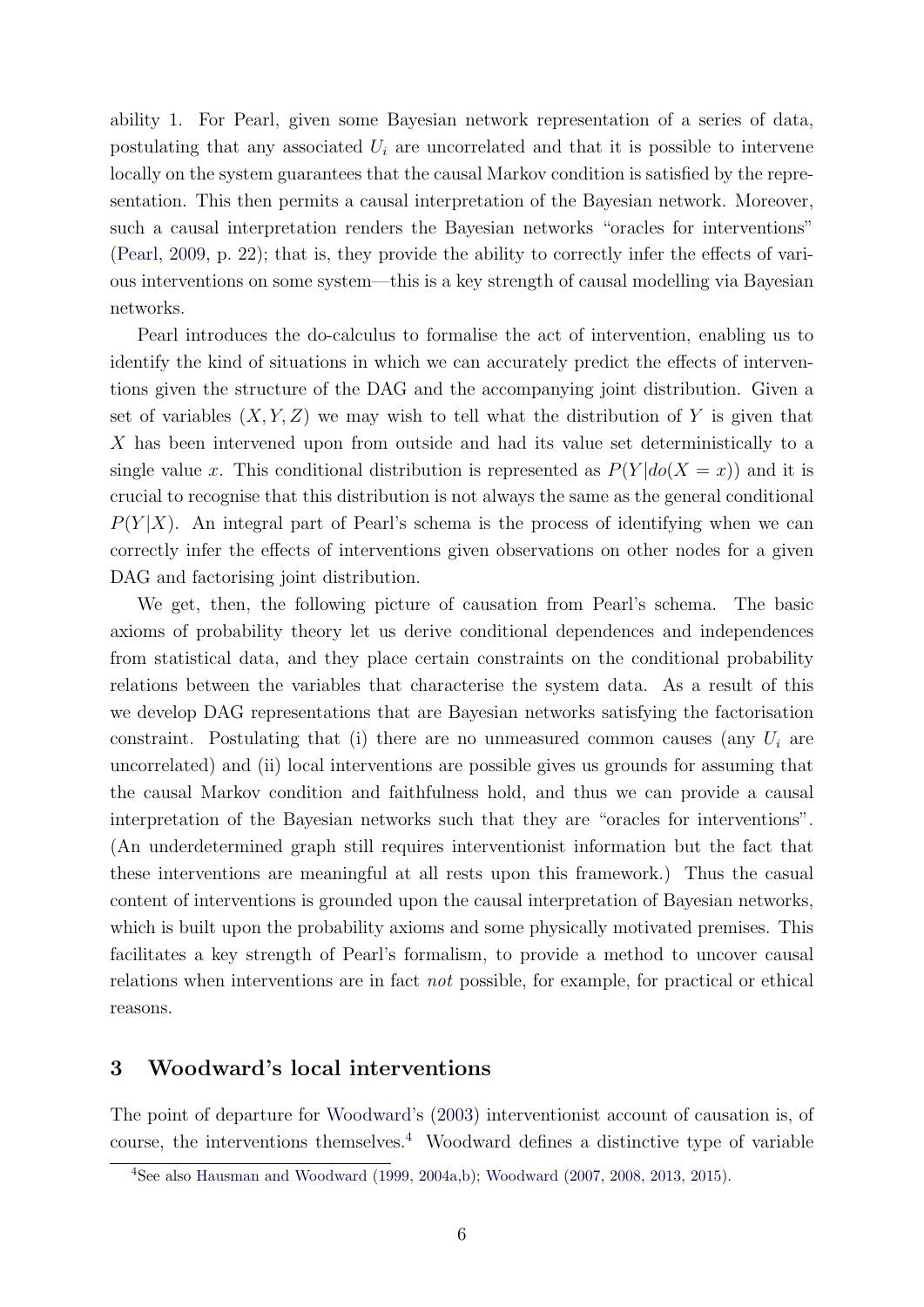with which to model causal relations in a system called an intervention variable, I. What defines an intervention variable is the satisfaction by I of a series of conditions that constrain the nature of the probabilistic relation between  $I, X$  and  $Y$ , and any other relevant variables which we take to be causally related to  $X$  and  $Y$  [\(Woodward,](#page-13-0) [2003,](#page-13-0) p. 98):

- (i) I causes  $X$ ;
- (ii) I breaks the relation between X and the rest of its causes;
- (iii) I is not (directly or indirectly) causally related to Y except (if at all) through  $X$ ;
- (iv)  $I$  is statistically independent of any variable that is both a cause of  $Y$  and is part of a causal chain that does not include X.

The essential idea behind these conditions is to place I in total control of the value of X and eliminate any correlations between X and Y that are not a function of the intervention on  $X$ . The interventionist account of causation is then a manipulability account: put simply, the relation between  $X$  and  $Y$  is causal if and only if there exists a possible intervention on  $X$  that changes the probability distribution of the possible values of  $Y$ , holding fixed all other variables relevant to the system.

There are some important consequences that follow as a result of these conditions that provide a more complete illustration of the notion of causation according to the interventionist account. Firstly, it is plausible that some possible interventions on  $X$ will bring about relevant changes in Y while other possible interventions will not. A causal relation is said to be *invariant* when the functional relation between X and Y,  $Y = f(X)$ , that establishes the causal relation holds for at least some range of possible interventions,  $X = x_1 \dots x_n$ . Secondly, there will likewise be a range of background conditions under which possible interventions on  $X$  will bring about relevant changes in Y while other possible interventions will not. A causal relation is said to be *stable* when there is at least some range of background conditions under which the relation between  $X$  and  $Y$  is causal. Both the notions of invariance and stability are relative notions: there might exist a causal relation between X and Y under a certain range of possible interventions and background conditions that breaks down under other possible interventions and background conditions. Only under the appropriate domains for both interventions and background conditions where the functional relation can be established can we claim that X causes  $Y$ ; this is because it is only within these domains that we can think of manipulating  $X$  as an appropriate means for manipulating  $Y$ .

This consideration provides a constrained framework within which the notion of an intervention is an appropriate precursor to the discovery of a causal relation. Indeed, if we ignore the influence of the background context on the functional relationship between the values of purportedly connected variables in a system, the claim that interventions are a good guide to causation is rather weak: any change in  $Y$  given a change in  $X$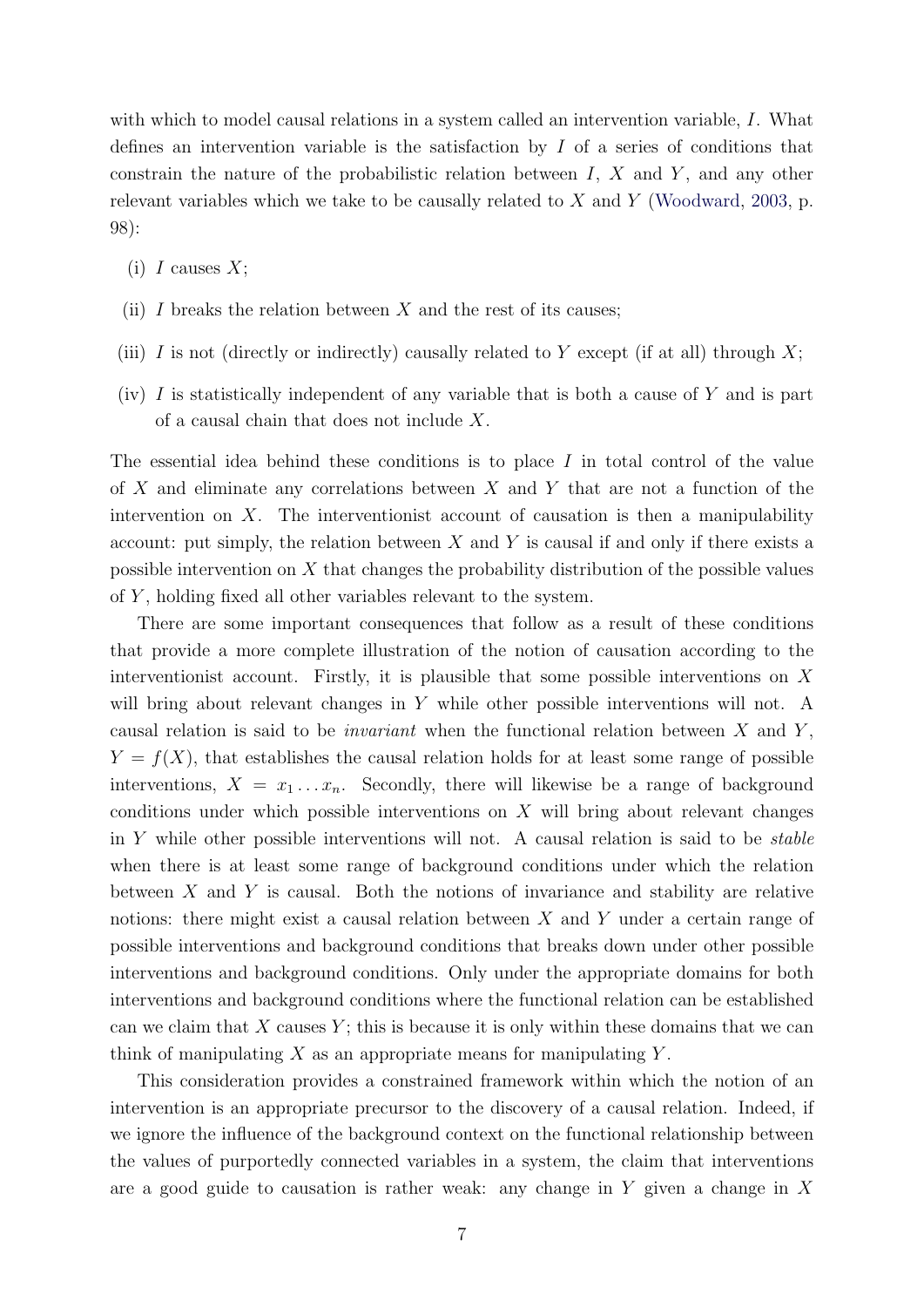would lead us to claim that  $X$  causes  $Y$ . Given sufficient information concerning the background context, we can begin to explore "which interventions on  $X$  will change  $Y$ , and how they will change  $Y$ , and under what background circumstances" (emphasis in original) [\(Woodward,](#page-13-1) [2007,](#page-13-1) p. 76), providing a more robust model by which to establish causal relations.

Another consequence of the above conditions is that the variables upon which one might intervene must be chosen such that they are sufficiently distinct from each other: an intervention must be 'surgical' so as to ensure that the variable upon which the intervention is being made is the only variable influenced by the intervention. We say that an intervention is "fat-handed" or confounding when it either directly affects  $Y$ , or indirectly affects Y by affecting other variables that are not on the  $I - X - Y$  path, in addition to affecting Y through X. In a similar vein, for a given set of functional relations between a set of variables to correctly represent the causal facts concerning some system, the interventionist account requires that the functional relations are *modular*; that is, an intervention  $I$  on some variable  $X$  does not alter the functional relation between the putative effect Y and any of its causes that are not on a directed path from X to Y [\(Haus](#page-12-4)[man and Woodward,](#page-12-4) [1999,](#page-12-4) p. 543) (cf. Pearl's local interventions). Modularity requires that some functional relation is invariant and stable over some range of interventions and background conditions (and thus is also a relative notion), and any other functional relations in the system remain unchanged when an intervention is carried out. This notion captures the idea of a system being constituted by distinct causal mechanisms.

Significantly, the invariance, stability and modularity of a set of functional relations relative to a range of interventions and background conditions is connected to the idea that the level of detail or generality of the variables that we take to characterise these functional relations—the *level of grain—*in a sense needs to be stipulated. So long as we stipulate a level of grain for the variables and relations of a system such that (i) we are able to intervene on the system as per the above criteria, (ii) the functional relations between the variables are sufficiently modular, and (iii) there are appropriate ranges of invariance and stability under which the functional relations hold, then we can take the model to represent causal relations. Variables and functional relations with these properties may manifest themselves at finer or coarser grains. The appropriate level of grain at which to model a system is dependent upon the sort of causal information one wishes to obtain by way of intervention: "The choice of grain associated with the causal analysis of a situation is intimately related to the contrastive character of causal claims. As we alter the grain, we alter the potential contrastive foci that are available" [\(Woodward,](#page-13-1) [2007,](#page-13-1) p. 85n). Likewise, whether a system can be characterised at all as being constituted by causal relations will itself depend upon the particular coarse-graining that is chosen.

Of interest given our focus in this work, Woodward claims the interventionist account does not require the causal Markov condition as an underlying assumption to elucidate the content of causal claims. Furthermore, [Hausman and Woodward](#page-12-5) [\(2004a,](#page-12-5)[b\)](#page-12-6) argue that the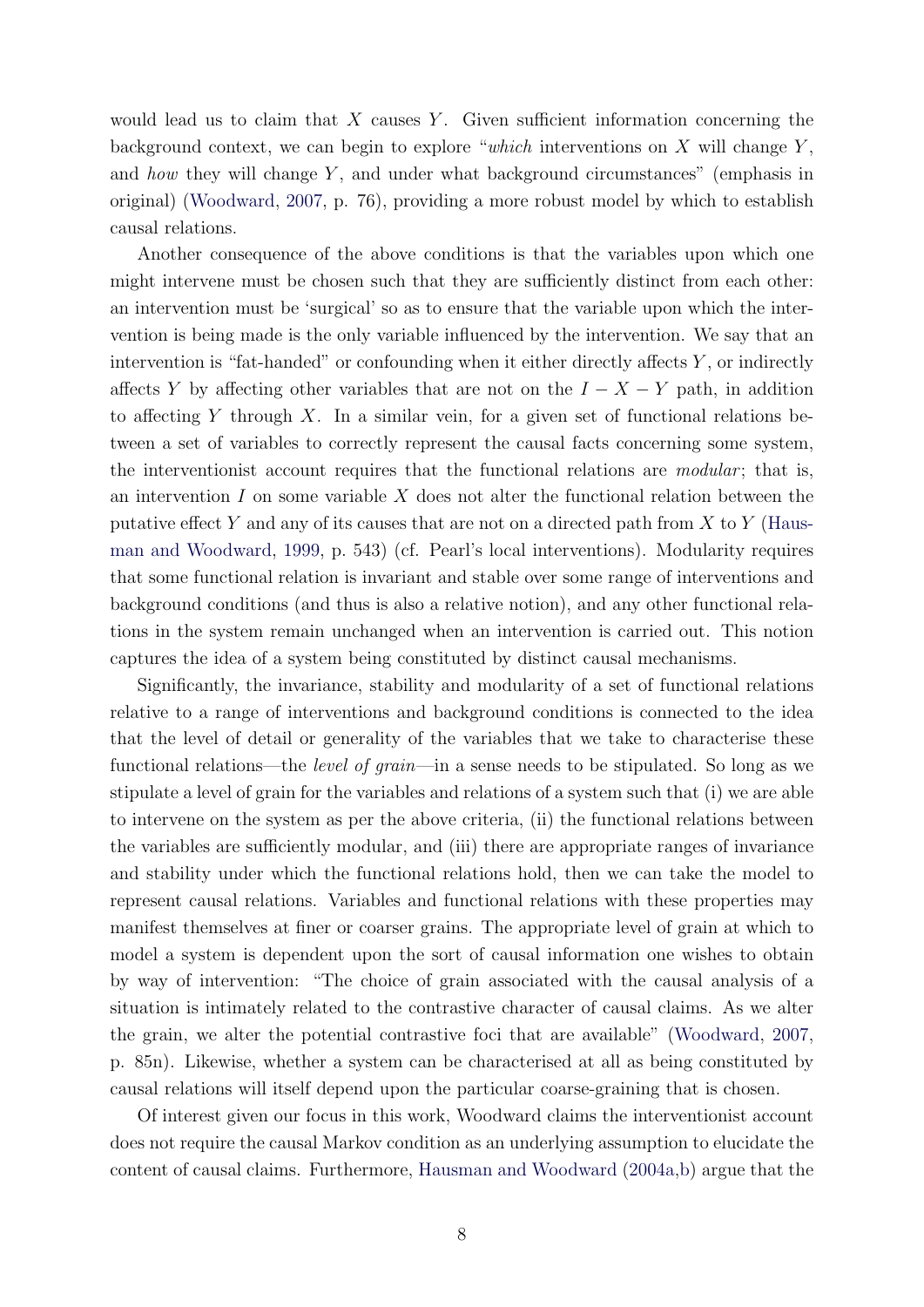causal Markov condition follows as a result of the interventionist framework along with some more basic assumptions. Since this point is important in the present context, let us rehearse those assumptions with a view to understanding how they underpin the causal Markov condition.

Hausman and Woodward begin by making an 'error-variable idealisation', whereby all omitted causes from the model (the error variables) are direct causes of exactly one of the variables in the model and are causally connected with exclusively that variable and its effects (cf. Pearl's uncorrelated  $U_i$ ). They then assume the possibility of a surgical intervention on some system; that is, some intervention  $I$  on  $X$  that is a completely exogenous cause of X which sets the value or probability distribution of X without regard to the other causes of  $X$ , for some set of values of  $I$ . In addition, it must be the case that I satisfies the error-variable idealisation. The third assumption is that the causal relations of the target system are modular. We stated above that modularity captures the idea of a system being constituted by distinct causal mechanisms: an intervention I on some variable  $X$  does not alter the functional relation between the putative effect  $Y$ and any of its causes that are not on a directed path from  $X$  to  $Y$ . Put more simply, if X does not cause Y, then the probability distribution of Y is unchanged when there is an intervention with respect to  $X$ . This last statement is the explicit assumption that Hausman and Woodward make. The contrapositive of this statement of modularity is simply a sufficient condition for causation in terms of manipulations: if an intervention with respect to X changes the probability distribution of some other variable  $Y$ , then X causes Y.

The fourth assumption—the determination of probabilities assumption—is that the probability distribution of each of the variables of the model characterising the system is a deterministic function of its direct causes within the model and the omitted causes (cf. Pearl's  $P(X_i) = f_i(pa(X_i), U_i)$ ). Finally, Hausman and Woodward assume that correlations do not arise spontaneously—there is always a causal explanation of correlations. This assumption rules out the possibility of cases in which the variation in the values of two variables  $X$  and  $Y$  given the parents of  $X$  are coordinated under interventions on X in the absence of a causal relation from X to Y. (In fact, [Hausman and Woodward](#page-12-6) [\(2004b,](#page-12-6) p. 852) claim that the assumption of no spontaneous correlation is already implicit in the assumption of modularity, since according to modularity any change in the probability distribution of some putative effect Y as a result of an intervention on X entails that  $X$  causes  $Y$ .) The claim is then that from these assumptions it follows that the causal Markov condition holds. That is, that if some variable  $X$  does not cause some other variable Y, then Y will be conditionally independent of X given the parents of X. Or, equivalently, the contrapositive: if Y is dependent on X conditional on X's parents, then  $X$  causes  $Y$ .

It should be clear that the assumptions that underlie this derivation of the causal Markov condition are essentially equivalent to the physically motivated premises utilised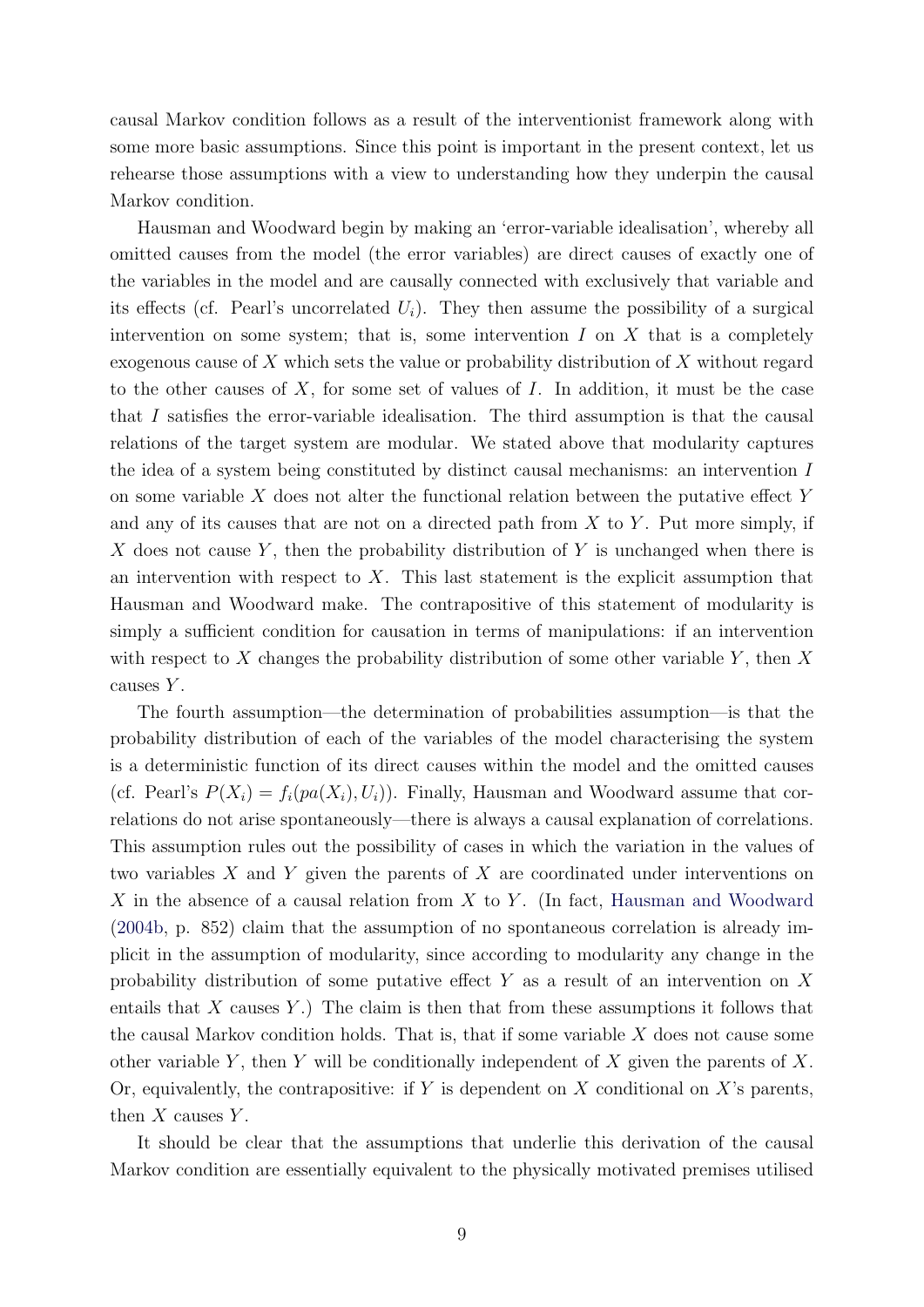by Pearl to achieve the same result. But the interconnecting physical assumptions and causal conditions are employed differently within each picture of causation. According to Woodward's picture of causation, we begin with modular (local) interventions and, given a series of constraints governing the statistical relationships between the intervention variable, the system variables and the background variables, these provide the foundation for identifying local causal relations. Once we have such relations, we can begin to establish conditional dependences and independences across a wider range of variables and then compose the set of local causal relations into DAGs or causal Bayesian networks. On this view, the casual content of Bayesian networks is grounded upon the causal interpretation of interventions.

### <span id="page-9-0"></span>4 The two sides of interventionist causation

Each of Pearl's and Woodward's pictures provides a 'statistical architecture' for causation that is, in each case causation is characterised in terms of a very specific set of statistical dependence and independence conditions that must be satisfied by the relevant cause, effect and environment variables. In Pearl's causal discovery framework these dependence and independence conditions take the form of global constraints on the Bayesian network: the marginal probabilities must factorise, from which it follows that each variable is independent of its non-descendants conditional on its parents, no causal dependence betrays a statistical independence and there are no unmeasured common causes. As we have seen, this permits us to interpret the Bayesian network causally, and the globally constrained causal Bayesian network then underpins the causal content of local interventions. In Woodward's interventionist account of causation the dependence and independence conditions take the form of local constraints on the intervention itself: in short, the intervention renders the putative cause independent of its usual causes, is independent of the putative effect except via the cause, and is independent of any other causes of the effect. Again, as we have seen, such local constraints are sufficient to underpin the causal interpretation of Bayesian networks.

As we noted in the introduction, we can understand the discrepancy between the pictures of Pearl and Woodward as a difference in focus, rather than any substantial difference in the content of causal claims. In both pictures, the key to causality emerges from changes in conditional probability distributions under the effect of local interventions, but the constraints that endow such conditional probability distributions with causal content come, so to speak, from the outside in for Pearl and from the inside out for Woodward. We take this to be suggestive of a deeper insight into the nature of causation as it can be understood in this tradition. Rather than taking one or the other of these foci as providing a naturally more fundamental platform for understanding causation than the other, it is the interplay between the two perspectives that provides the complete picture of the causal content of the causal modelling and interventionist framework; that is, there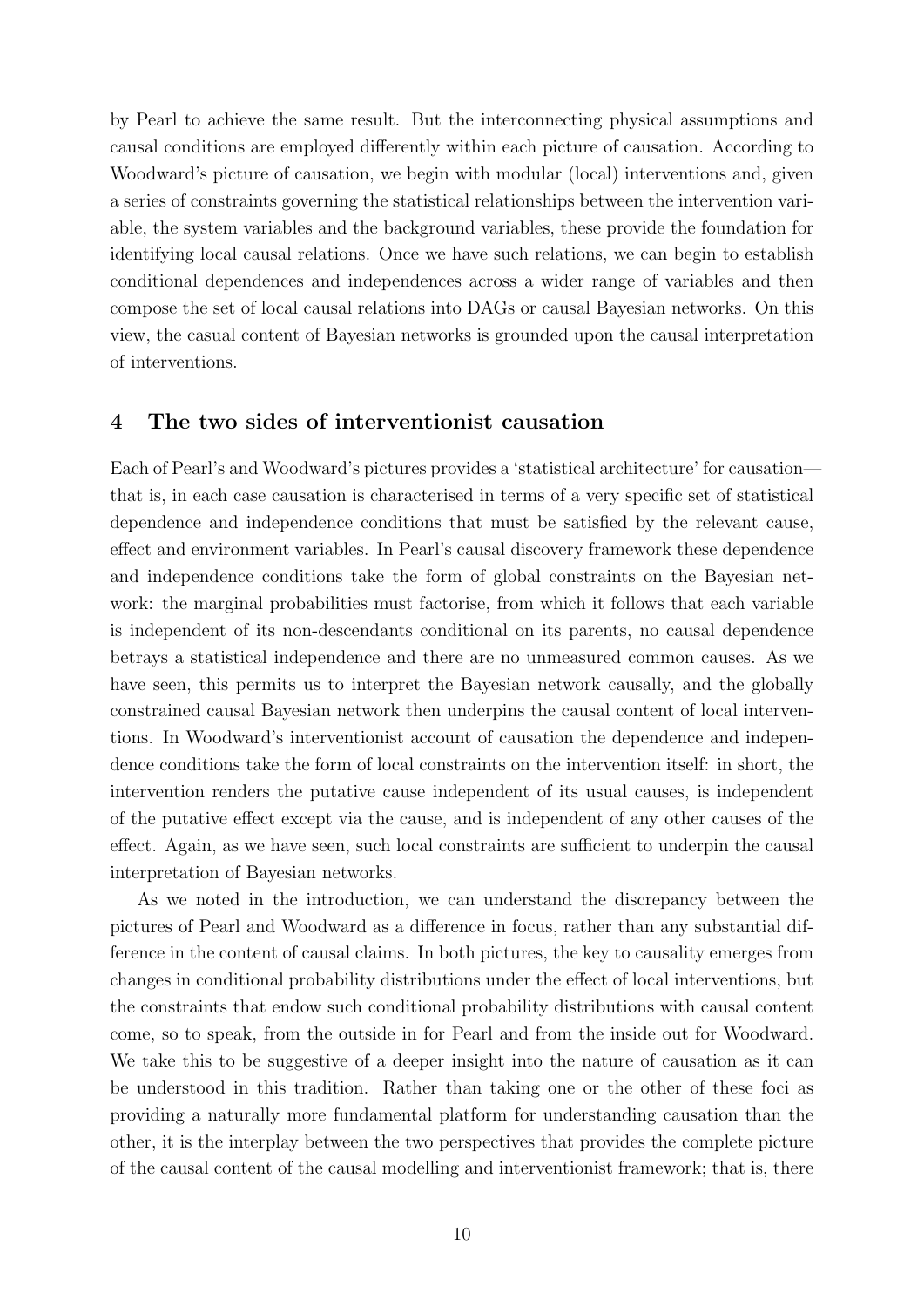is a single statistical architecture to causation with contrasting but necessarily consistent global and local aspects, which are then simply two sides of the same coin. Just as observations are never devoid of a conceptual background (the well-known theory-ladenness of observation) so to is our interventionist inquiry rarely isolated from hypotheses of causal structure, or our causal modelling rarely isolated from our practical interventions on a system. The discovery of causal relations is an iterative process that requires both global and local statistical considerations to be taken into account.

A more complete picture of the interplay between the global and local perspectives is given, we think, in the work of Pearl, who explicitly employs a calculus of interventions as a means of reducing any underdetermination of graphical structures. As part of this picture, the global perspective assumes a primitive causal substrate to be responsible for the statistical dependences and independences which, when revealed, provides the structure by which we can ascertain the results of interventions. (However, Pearl's particular adherence to the causal Markov condition and faithfulness as the appropriate global statistical constraints commits him to an exclusively classical conception of causation.) On the other hand, it seems that Woodward's focus on local interventions assumes no such primitive causal substrate; indeed, according to his view, the causal structure can be established only as a result of local interventions. We can imagine local interventions to provide a focus only on the immediate surroundings of the intervention—on the variables whose statistical dependences and independences are constrained by the conditions that qualify an intervention—much as if the target causal relation were lit by a narrow spotlight with the rest of the causal structure of the system remaining in darkness (the global statistical constraints allow one to turn on the room lights).

A question arises at this stage concerning the exact way in Woodward's picture that individual causal relations identified by local interventions compose to provide an account of the causal structure of some broader causal network. As we have seen, according to [Hausman and Woodward](#page-12-5) [\(2004a,](#page-12-5)[b\)](#page-12-6), the causal Markov condition arises as a result of some more fundamental assumptions concerning the modularity of causal relations, the decoupling of omitted variables and other considerations already built into the structure of local interventions, and thus it would seem that, if such a view were correct, the rules for composition emerge as a result of local interventionist constraints (not to mention rendering the global aspects of Pearl's picture of causation redundant). There is reason, however, to be suspicious of this move.

The analysis of [Hausman and Woodward](#page-12-5) [\(2004a,](#page-12-5)[b\)](#page-12-6) is an attempt to decompose the causal Markov condition into a series of more straightforward and intuitive assumptions that then follow naturally from the interventionist framework. It is not clear, however, whether the interventionist framework is not itself built upon the causal intuitions we find formalised in the causal Markov condition. Consider, for instance, the assumption of no spontaneous correlation: there is always a causal explanation of correlations. As [Hausman](#page-12-5) [and Woodward](#page-12-5) [\(2004a,](#page-12-5) p.155) themselves point out, this assumption "is at least close to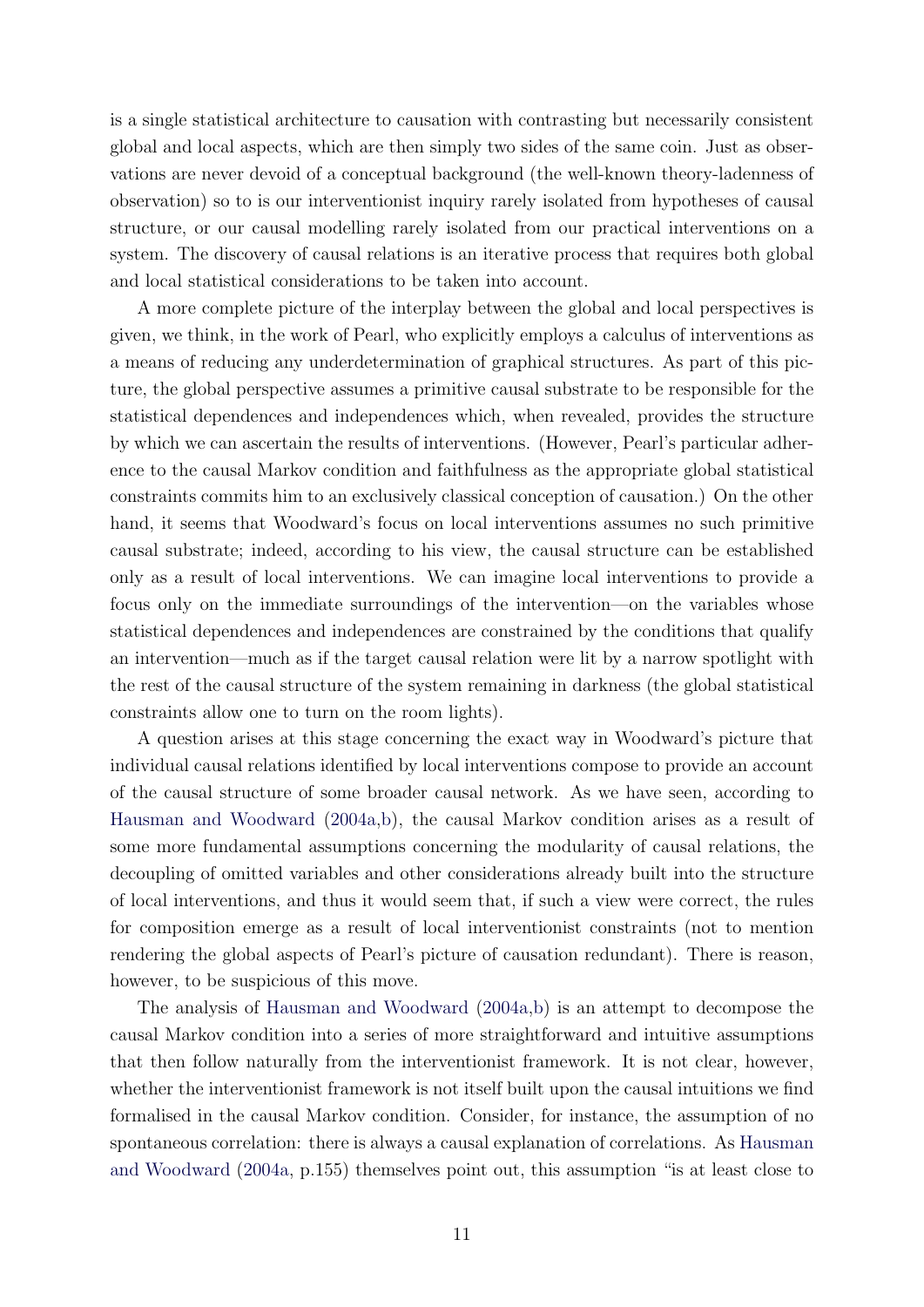the factorization claim—that the joint distribution  $P(X_1 \ldots X_n)$  equals the product of  $P(X_i|pa_i)$  for all *i*—which is provably equivalent to the causal Markov condition." This similarity should be clear, as the no spontaneous correlation assumption claims that we should always expect there to be a causal explanation of any correlation, and factorisability claims that variables with disjoint causal pasts should not be correlated. Add to this consideration the error-variable idealisation—that any causes omitted from the model are uncorrelated—and modularity—that when there is no cause connecting variables then there should not be a correlation between them—and we see that the set of assumptions Hausman and Woodward take to underlie the causal Markov condition are not clearly distinguishable from the causal Markov condition itself.

[Steel](#page-12-7) [\(2006\)](#page-12-7) makes a similar point. His claim is that the causal Markov condition of [Hausman and Woodward](#page-12-5) [\(2004a,](#page-12-5)[b\)](#page-12-6) is not exactly the causal Markov condition, which states that every variable X is independent of its nondescendants given its parents. Rather, Hausman and Woodward prove a pairwise version of the more general condition. To achieve the more general derivation, Steel argues that an extra assumption is required that ensures that each error-variable is probabilistically independent of any subset of variables from the model that is causally distinct from the error-variable. This assumption is usually motivated by the generalised version of the principle of the common cause, that any set of variables amongst which there are no causal connections is probabilistically independent, which itself is entailed by the causal Markov condition. This suggests to us that the global statistical constraints emphasised in Pearl's picture do indeed play a significant role in constraining the composition of causal relations in Woodward's picture.<sup>[5](#page-11-0)</sup>

Our claim is then the following: a coherent account of causality requires that the statistical constraints on the local interventions of nodes in a Bayesian network be consistent with the statistical constraints on the relations between conditional probability distributions across the Bayesian network. We could then think of, say, the precise notion of an intervention or the factorisation of marginal conditional probability distributions as individual tools, part of a wider toolkit, that provide effective strategies for identifying causal relations. These individual tools may or may not in the end be the best possible tools (whatever that means) for such a task, but effectively identifying causal relations requires that the use of each tool is consistent with the use of the others.

## 5 Concluding remarks

It should be abundantly clear that between the approaches of Pearl and Woodward we find a consistent notion of causation. While it has been noted previously that there is a difference in focus between the approaches, as per the opening Ismael quote, we have

<span id="page-11-0"></span><sup>&</sup>lt;sup>5</sup>The decomposed assumptions of Hausman and Woodward seem to be a good example of what [Schaffer](#page-12-8)  $(201, p.67)$  $(201, p.67)$  calls in the context of causal representations *aptness constraints*. We can imagine the causal Markov condition and faithfulness to be sophisticated kinds of these sorts of constraints.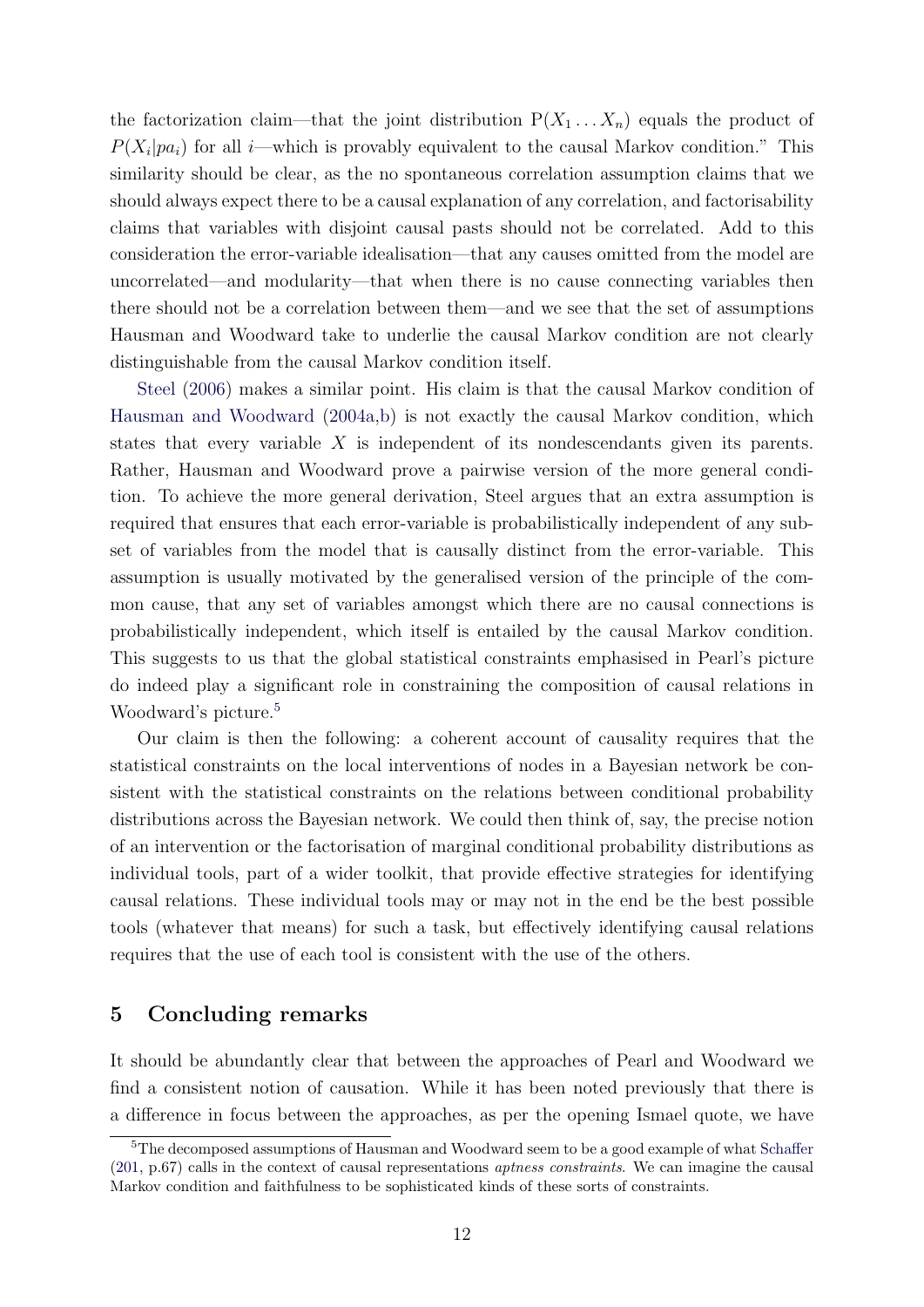set out here a more explicit account of what that difference constitutes: Pearl's focus is on leveraging global network constraints to correctly identify local causal relations, while Woodward's focus is on the use of *local* manipulation to identify single causal relations that then compose into global causal structures. We claim, however, that neither of these foci can be taken individually as a more fundamental platform for understanding causation—Pearl requires the possibility of local interventions and Woodward requires a global statistical framework within which to build composite causal structures. What we find then between the approaches of Pearl and Woodward is a single statistical architecture of causation with contrasting but necessarily consistent global and local aspects; indeed, we have argued that Pearl's account of causal Bayesian networks and Woodward's account of interventionist causation are simply two sides of the same coin.

### References

- <span id="page-12-3"></span>Gebharter, A. (2017). Causal Nets, Interventionism, and Mechanisms: Philosophical Foundations and Applications. Springer International, Cham. [doi:10.1007/978-3-319-](http://dx.doi.org/10.1007/978-3-319-49908-6) [49908-6.](http://dx.doi.org/10.1007/978-3-319-49908-6)
- <span id="page-12-4"></span>Hausman, D. M. and Woodward, J. (1999). Independence, invariance and the causal Markov condition. British Journal for the Philosophy of Science  $50(4)$ : 521–583. [doi:10.1093/bjps/50.4.521.](http://dx.doi.org/10.1093/bjps/50.4.521)
- <span id="page-12-5"></span> $-$  (2004a). Modularity and the Causal Markov Condition: A Restatement. British *Journal for the Philosophy of Science*  $55(1)$ : 147-161. [doi:10.1093/bjps/55.1.147.](http://dx.doi.org/10.1093/bjps/55.1.147)
- <span id="page-12-6"></span> $-$  (2004b). Manipulation and the Causal Markov Condition. *Philosophy of Science* 71(5): 846–856. [doi:10.1086/425235.](http://dx.doi.org/10.1086/425235)
- <span id="page-12-1"></span>Ismael, J. (forthcoming). Against Globalism About Laws. In B. van Fraassen and I. Peschard (eds.), The Experimental Side of Modeling, University of Chicago Press, Chicago.
- <span id="page-12-0"></span>Pearl, J. (2009). Causality: Models, Reasoning, and Inference. Cambridge University Press, New York, 2nd edition.
- <span id="page-12-8"></span>Schaffer, J.  $(201)$ . Grounding in the image of causation. *Philosophical Studies* 173(1): 49–100. [doi:10.1007/s11098-014-0438-1.](http://dx.doi.org/10.1007/s11098-014-0438-1)
- <span id="page-12-2"></span>Spirtes, P., Glymour, C. N. and Scheines, R. (2000). Causation, Prediction, and Search. MIT Press, New York, 2nd edition.
- <span id="page-12-7"></span>Steel, D. (2006). Comment On Hausman & Woodward On The Causal Markov Condition. British Journal for the Philosophy of Science  $57(1)$ : 219–231. [doi:10.1093/bjps/axi154.](http://dx.doi.org/10.1093/bjps/axi154)